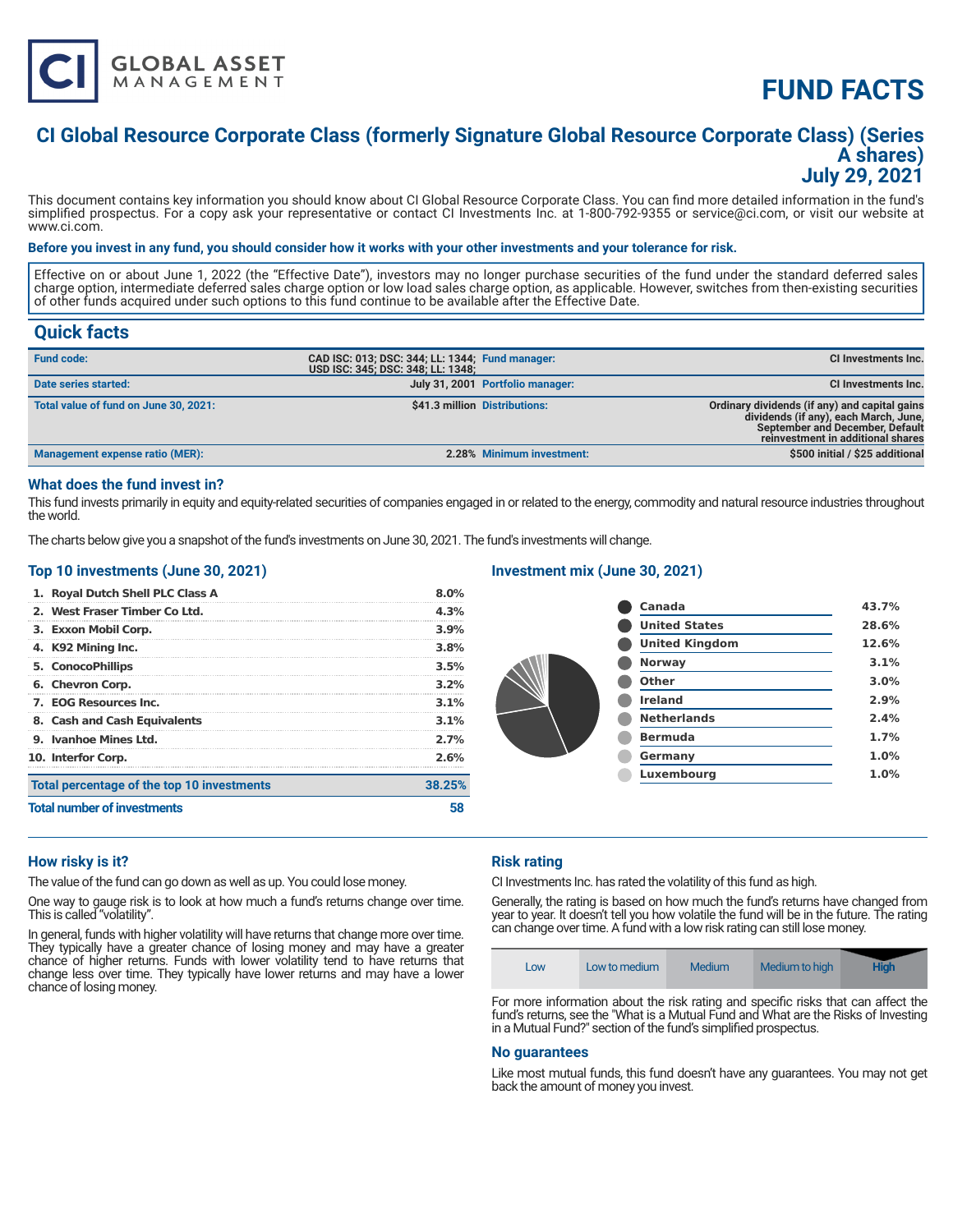# **CI Global Resource Corporate Class (formerly Signature Global Resource Corporate Class) (Series A shares)**

### **How has the fund performed?**

This section tells you how Series A securities of the fund have performed over the past 10 calendar years. Returns are after expenses have been deducted. These expenses reduce the fund's returns.

#### **Year-by-year returns**

This chart shows how Series A securities of the fund performed in each of the past 10 calendar years. This fund series dropped in value in 6 of the last 10 calendar years. The range of returns and change from year to year can help you assess how risky the fund has been in the past. It does not tell you how the fund will perform in the future.



#### **Best and worst 3-month returns**

This table shows the best and worst returns for Series A securities of the fund in a 3- month period over the past 10 calendar years. The best and worst 3-month returns could be higher or lower in the future. Consider how much of a loss you could afford to take in a short period of time.

|                     | <b>Return</b> | 3 months ending | If you invested \$1,000 at the beginning of the period |
|---------------------|---------------|-----------------|--------------------------------------------------------|
| <b>Best return</b>  | 32.7%         | June 30. 2020   | Your investment would be \$1,327.                      |
| <b>Worst return</b> | $-37.2%$      | March 31. 2020  | Your investment would be \$628.                        |

#### **Average return**

As at June 30, 2021, a person who invested \$1,000 in this series of units of the fund 10 years ago now has \$882. This works out to an annual compound return of -1.3%.

### **Who is this fund for?**

#### **This fund may be suitable for you if you:**

- want exposure to the high growth potential of resource stocks
- $\cdot$  are investing for the medium and/or long term<br> $\cdot$  can tolerate bigh risk
- can tolerate high risk

### **A word about tax**

In general, you'll have to pay income tax on any money you make on a fund. How much you pay depends on the tax laws of where you live and whether you hold the fund in a registered plan, such as a Registered Retirement Savings Plan or a Tax-Free Savings Account.

Keep in mind that if you hold your fund in a non-registered account, fund distributions are included in your taxable income, whether you get them in cash or have them reinvested.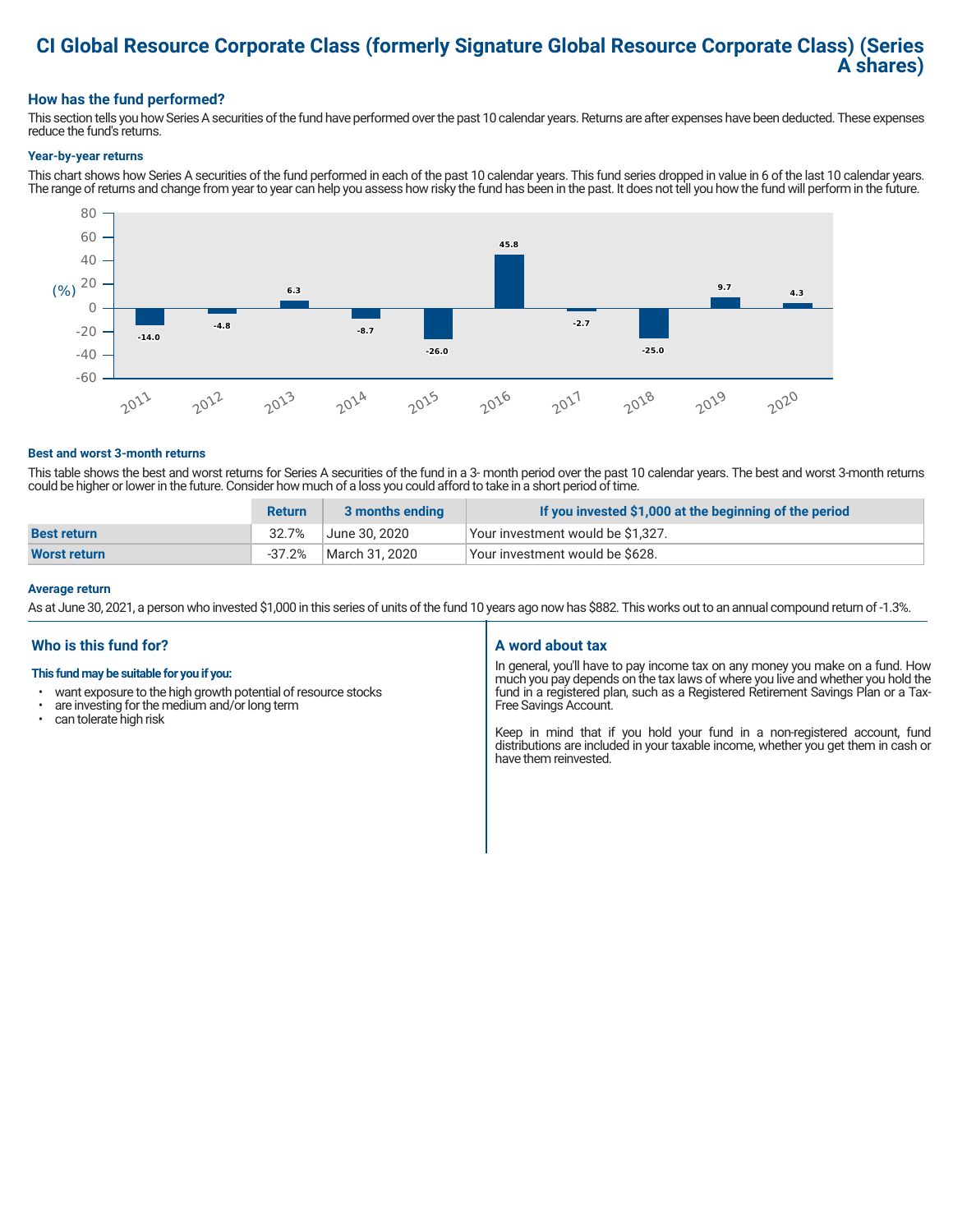# **CI Global Resource Corporate Class (formerly Signature Global Resource Corporate Class) (Series A shares)**

#### **How much does it cost?**

The following tables show the fees and expenses you could pay to buy, own and sell Series A securities of the fund. The fees and expenses — including any commissions — can vary among series of a fund and among funds. Higher commissions can influence representatives to recommend one investment over another. Ask about other funds and investments that may be suitable for you at a lower cost.

#### **1. Sales charges**

You may have to choose a sales charge option when you buy Series A securities of the fund. Ask about pros and cons of each option.

| What you pay                           |                                                      | <b>How it works</b>                                                                                                                                                                                                                                                                              |
|----------------------------------------|------------------------------------------------------|--------------------------------------------------------------------------------------------------------------------------------------------------------------------------------------------------------------------------------------------------------------------------------------------------|
| in percent $(\%)$                      | in dollars<br>$($ \$)                                |                                                                                                                                                                                                                                                                                                  |
| Initial sales charge                   |                                                      |                                                                                                                                                                                                                                                                                                  |
| 0 to 5.0% of the amount you buy        | \$0 to<br>$$50.00$ on<br>every<br>\$1,000 you<br>pay | You and your representative decide on the rate.<br>The initial sales charge is deducted from the amount you buy. It goes to your representative's firm as a commission.<br>$\bullet$                                                                                                             |
| <b>Standard deferred sales charges</b> |                                                      |                                                                                                                                                                                                                                                                                                  |
| If you sell within:                    | \$0 to<br>\$55.00 on                                 | The standard deferred sales charge is a set rate and is deducted from the amount you sell based on the initial cost and<br>number of those securities.                                                                                                                                           |
| 5.5%<br>1 year of buying               | every<br>\$1,000 of                                  | When you buy the fund, we pay your representative's firm a commission of 5%. Any standard deferred sales charge you pay<br>$\bullet$<br>when you sell the fund goes to us.                                                                                                                       |
| 5.0%<br>2 years of buying              | original<br>cost you                                 | You can sell up to 10% of your securities each year without paying a standard deferred sales charge subject to certain<br>restrictions ("10% free redemption right"). Your 10% free redemption right is reduced by the equivalent number of securities                                           |
| 5.0%<br>3 years of buying              | sell                                                 | you would have received if you had reinvested any cash distributions you received during the calendar year. If you exercised<br>your 10% redemption right and redeem your securities before the standard deferred sales charge schedule has expired, your                                        |
| 4.0%<br>4 years of buying              |                                                      | standard deferred sales charge on a full redemption would be the same as if you had not redeemed securities under your<br>10% free redemption right.                                                                                                                                             |
| 4.0%<br>5 years of buying              |                                                      | If you hold the fund in a non-registered account, if applicable, you can ask to receive cash distributions which are not                                                                                                                                                                         |
| 3.0%<br>6 years of buying              |                                                      | subject to standard deferred sales charges.<br>You can switch between standard deferred sales charge funds at any time without paying this sales charge. The standard<br>$\bullet$                                                                                                               |
| 2.0%<br>7 years of buying              |                                                      | deferred sales charge schedule will be based on the date you bought securities of the first fund and the rates and duration<br>of such schedule shall continue to apply.                                                                                                                         |
| 0.0%<br>After 7 years                  |                                                      | Your securities will be converted into the initial sales charge option after the expiry of the standard deferred sales charge<br>schedule if you qualify for CI Prestige (and if available for your securities) and such securities will participate in CI Prestige.                             |
| Low-load sales charges                 |                                                      |                                                                                                                                                                                                                                                                                                  |
| If you sell within:                    | \$0 to<br>\$30.00 on<br>every                        | The low-load sales charge is a set rate and is deducted from the amount you sell based on the initial cost and number of<br>those securities.<br>When you buy the fund, we pay your representative's firm a commission of up to 2.5%. Any low-load sales charge you pay                          |
| 3.0%<br>1 year of buying               | \$1,000 of                                           | when you sell the fund goes to us.                                                                                                                                                                                                                                                               |
| 2.5%<br>2 years of buying              | original<br>cost you                                 | If you hold the fund in a non-registered account, if applicable, you can ask to receive cash distributions which are not<br>subject to low-load sales charges.                                                                                                                                   |
| 2.0%<br>3 years of buying              | sell                                                 | . You can switch between low-load sales charge funds at any time without paying this sales charge. The low-load sales<br>charge schedule will be based on the date you bought securities of the first fund and the rates and duration of such                                                    |
| 0.0%<br>After 3 years                  |                                                      | schedule shall continue to apply.<br>Your securities will be converted into the initial sales charge option after the expiry of the low-load sales charge schedule if<br>you qualify for CI Prestige (and if available for your securities) and such securities will participate in CI Prestige. |
|                                        |                                                      |                                                                                                                                                                                                                                                                                                  |